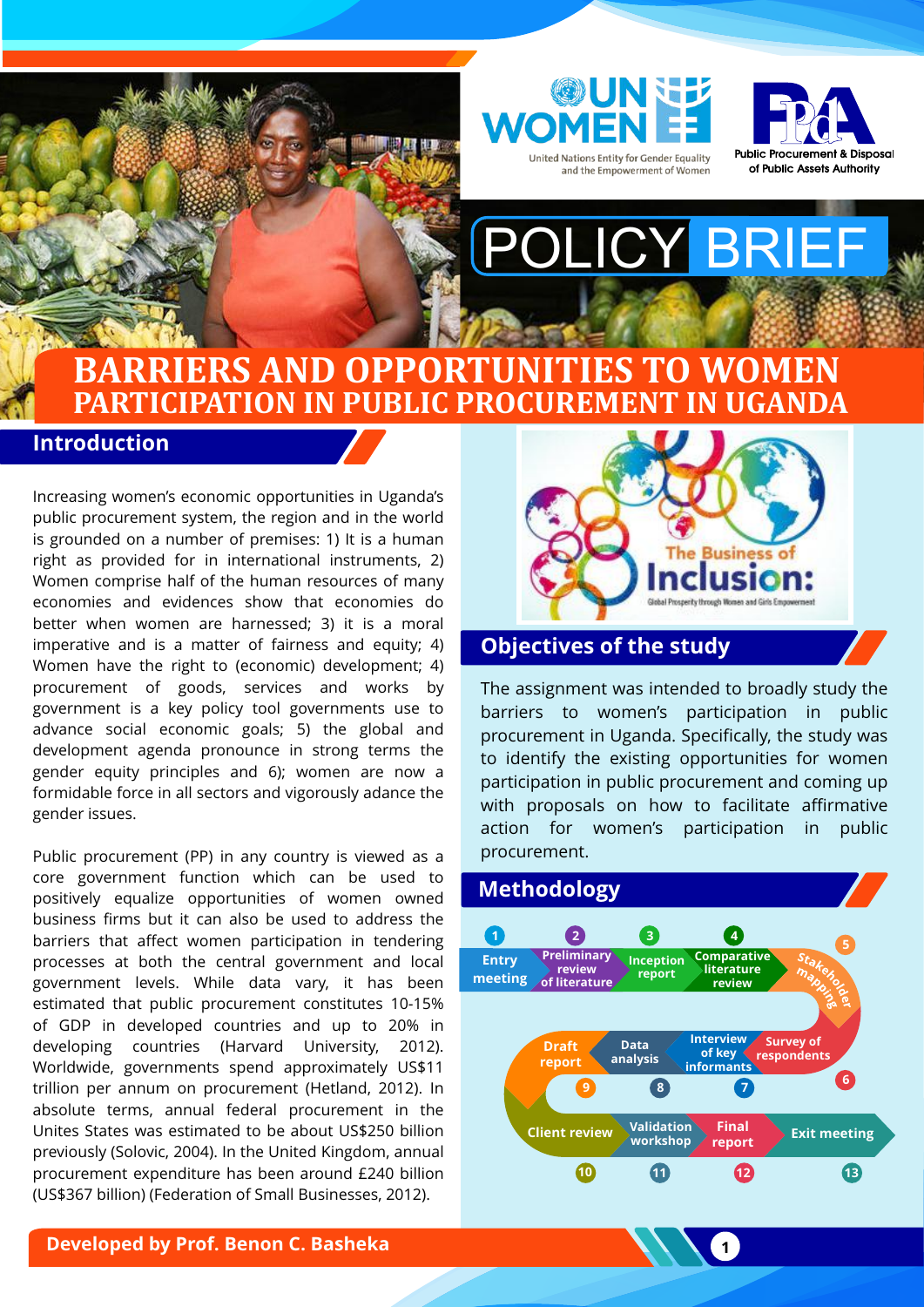## **The size of Public Procurement market**

CURRICULUM VITAE TEMPLATE **2**

A study conducted by the Organisation for Economic Cooperation and Development (OECD) suggested that the weighted average ratio of contestable government procurement to GDP was about 8% in 28 OECD countries and 5% in 106 non-OECD countries between 1990 and 1998 (Mshomba, 2009). The size of public procurement in Africa is thought to be between 9% and 13% of GDP (Mshomba, 2009) and as much as 20% of GDP in other developing economies (Ghana Business News, 2013).

While government procurement spending is sizable, Hetland (2012) estimates that only 1% of the US\$11 trillion spent annually on public procurement globally is awarded to WOBs. This skewed figure exists regardless of the reasonable representation of WOBs in various economies. For example, women are estimated to own about 50% of businesses in the United States (Solovic, 2004), more than 39% of businesses in Latin America (Hetland, 2012) and 38% of businesses in South Africa (Wits Business School,2011). In the USA, through the development of preferential federal policies the promotion of public procurement from women-owned businesses (WOBs) and minority-owned businesses has been enacted (McCrudden, 2004).

## **GOU Budget by Sector, UGX Billion: FY 2017/18**



#### **Estimated number of men and women-owned SMEs by region: 2003-2010**

| <b>Region</b> | Number of<br><b>SMEs</b> | Number of<br>Women-<br>owned SMEs | Number of<br>Men-<br>owned | Percent of<br><b>SMES</b><br>owned by | Percent<br>of SMEs<br>owned | Women<br>population | Number of<br>women<br>owned SMEs |
|---------------|--------------------------|-----------------------------------|----------------------------|---------------------------------------|-----------------------------|---------------------|----------------------------------|
| EAP           | 12,455,846               | 5,321,144                         | 7,134,702                  | 43%                                   | 57                          | 933,050,498         | 5                                |
| <b>ECA</b>    | 3,056,850                | 1,291,274                         | 1,765,576                  | 42%                                   | 58                          | 215,317,812         | $\epsilon$                       |
| <b>LAC</b>    | 3,407,670                | 1,313,787                         | 2.093.883                  | 39%                                   | 61                          | 294,999,760         | $\overline{4}$                   |
| <b>MENA</b>   | 2,124,144                | 291,966                           | 1,832,178                  | 14%                                   | 86                          | 187,350,564         |                                  |
| <b>SA</b>     | 2,385,548                | 202,169                           | 2,183,379                  | 8%                                    | 92                          | 695,155,754         | 2                                |
| <b>SSA</b>    | 3,895,340                | 918,838                           | 2,976,502                  | 24%                                   | 76                          | 195,847,496         | $\overline{4}$                   |
| Global        | 27,325,399               | 9,339,178                         | 17,986,221                 | 34%                                   | 66                          | 2.521.721.883       | 3                                |



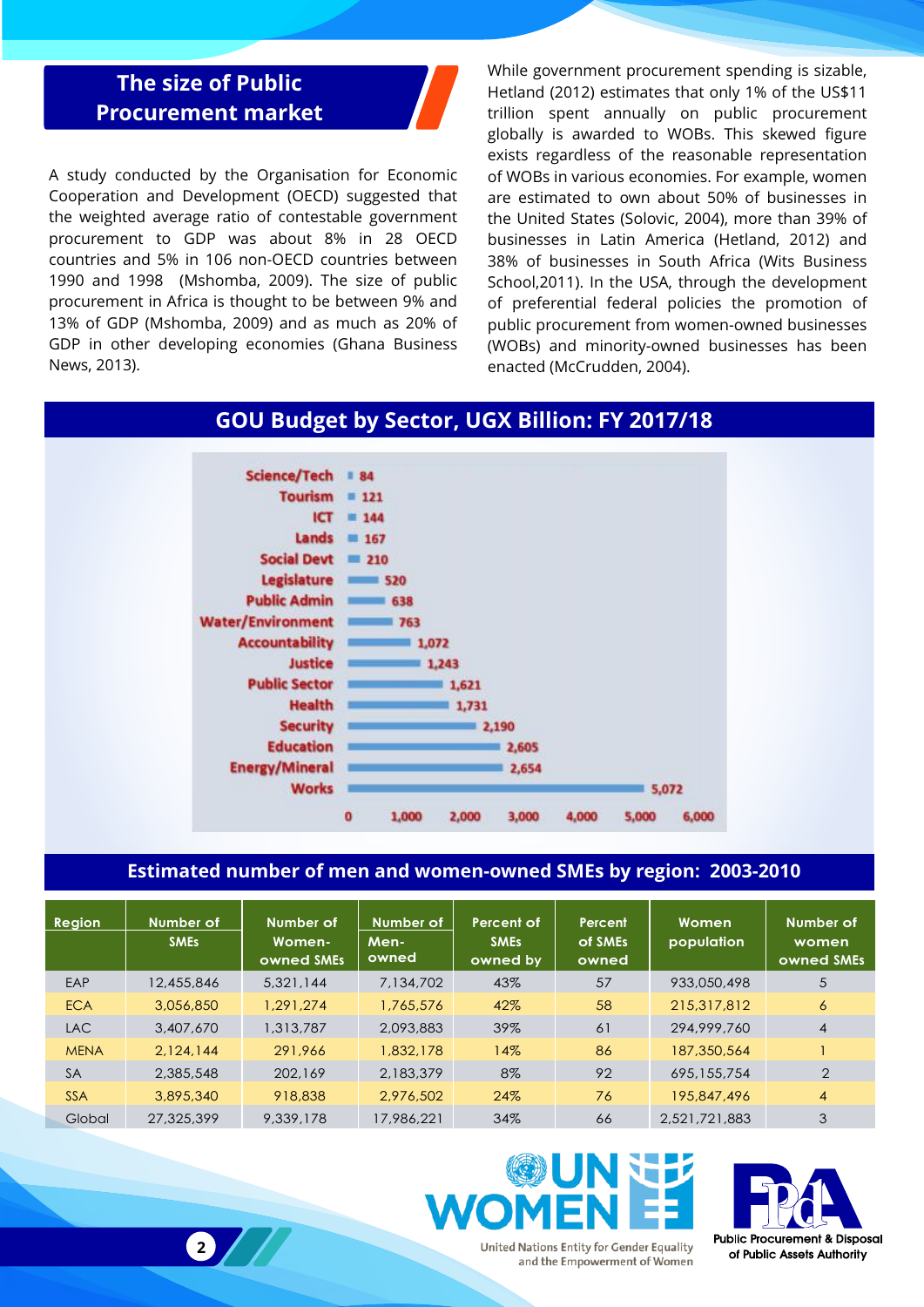| <b>Key findings of the study</b>                                                                                                                 |                                                                                                                                                                                                                                                                                                                                                                                      |                                                                                                                                                                                                                                                                                                                                                                                                                                                                                 |  |  |  |  |  |  |  |  |
|--------------------------------------------------------------------------------------------------------------------------------------------------|--------------------------------------------------------------------------------------------------------------------------------------------------------------------------------------------------------------------------------------------------------------------------------------------------------------------------------------------------------------------------------------|---------------------------------------------------------------------------------------------------------------------------------------------------------------------------------------------------------------------------------------------------------------------------------------------------------------------------------------------------------------------------------------------------------------------------------------------------------------------------------|--|--|--|--|--|--|--|--|
|                                                                                                                                                  | 43% of respondents' businesses were in Services, 29% were in Trade, 6% in manufacturing.                                                                                                                                                                                                                                                                                             |                                                                                                                                                                                                                                                                                                                                                                                                                                                                                 |  |  |  |  |  |  |  |  |
|                                                                                                                                                  | The majority (33%) of respondents' businesses had (10-20) employees, 29% were below 10 employees,<br>19% were more than 20 employees, and 11% were only owner managed.                                                                                                                                                                                                               |                                                                                                                                                                                                                                                                                                                                                                                                                                                                                 |  |  |  |  |  |  |  |  |
|                                                                                                                                                  | Majority 39% of the businesses had been in existence for between 1-5years, 29% (6-10) years, 15%<br>(over 20years) and 1% was just below 1 year.                                                                                                                                                                                                                                     |                                                                                                                                                                                                                                                                                                                                                                                                                                                                                 |  |  |  |  |  |  |  |  |
|                                                                                                                                                  | Those interviewed 44% respondents were from the Middle management level, 35% were from the<br>senior management level, 18% were at the operations level and 3% were all female consultants.                                                                                                                                                                                          |                                                                                                                                                                                                                                                                                                                                                                                                                                                                                 |  |  |  |  |  |  |  |  |
|                                                                                                                                                  | That majority 38% of respondents had never participated in Public Procurement Bidding, 31% had<br>done so just a few times, 14% regularly participated, while 8% participated very often.                                                                                                                                                                                            |                                                                                                                                                                                                                                                                                                                                                                                                                                                                                 |  |  |  |  |  |  |  |  |
|                                                                                                                                                  | Majority 38% of respondents had never participated in Public Procurement training, 31% did a few<br>times, 14% regularly participate, while 8% participate very often.                                                                                                                                                                                                               |                                                                                                                                                                                                                                                                                                                                                                                                                                                                                 |  |  |  |  |  |  |  |  |
|                                                                                                                                                  | Majority 56% of respondents never succeeded in getting a government contract/bid, 19% did a few<br>times, 14% just once, while 8% regularly, and 3% very often.                                                                                                                                                                                                                      |                                                                                                                                                                                                                                                                                                                                                                                                                                                                                 |  |  |  |  |  |  |  |  |
|                                                                                                                                                  | That 24% of respondents were given No reason at all for not winning a government tender in which<br>you participated, 4% lacked capacity, 3% experienced very high bid price and 1% had incomplete<br>documentation. On the other hand 61% of the respondents found this question not applicable to them.                                                                            |                                                                                                                                                                                                                                                                                                                                                                                                                                                                                 |  |  |  |  |  |  |  |  |
|                                                                                                                                                  | Majority 24% of respondents did not participate in Government tenders due to Corruption, 18% due<br>a Very Costly Process, 17% was due to insufficient capacity, 6% was due to technical bid documents<br>involved                                                                                                                                                                   |                                                                                                                                                                                                                                                                                                                                                                                                                                                                                 |  |  |  |  |  |  |  |  |
| Major constraints for women participation in public procurement in Uganda<br><b>Financial constraints</b><br><b>Women's capacity</b><br>В.<br>А. |                                                                                                                                                                                                                                                                                                                                                                                      |                                                                                                                                                                                                                                                                                                                                                                                                                                                                                 |  |  |  |  |  |  |  |  |
| 83%<br>79%                                                                                                                                       | $92\%$ of respondents agreed that<br>women lacked training<br><b>Women are Key Drivers</b><br>about public procurement<br>of Economic Growth<br>agreed that most women<br>lacked information on<br>"Investing in women<br>tendering opportunities<br>is not only the right<br>thing to do, but also<br>agreed that most women<br>the smart thing to do.<br>enterprises lack capacity | of the respondents agreed that most women<br>entrepreneur used small amounts of money<br>(89%)<br>where they cannot wait for delayed payment<br>of the supplies to government<br>agreed that Government departments take long<br>$\overline{85\%}$<br>to pay for goods/services supplied which affects<br>women business enterprises<br>agreed that interest rates on loans are too high<br>which discourages women to borrow to<br>participate in public procurement and women |  |  |  |  |  |  |  |  |
|                                                                                                                                                  | Hillary Clinton<br>in preparing competitive<br>bids.<br>76% of the respondents agreed that most women<br>entreprenuers lack capacity to bid in joint ventures<br>because of documents involved                                                                                                                                                                                       | businesses are financially constrained to raise<br>funds from banks for participating in public<br>procurement respectively.<br>of respondents agreed that most government<br>80%<br>contracts required kickbacks (bribes) that most<br>women entrepreneurs cannot afford                                                                                                                                                                                                       |  |  |  |  |  |  |  |  |

- **69% said most women businesses are too small yet most government contracts are too big**
- **61% thought that quality requirements are too high and most women entrepreneurs cannot comply.**
- **57% of the respondents agreed that most women entreprenuers lack capacity to bid in joint ventures because of documents involved**
- **69% of respondents thought that most women entrepreneurs had limited skills and lacked entrepreneur skills respectively**

agreed that most women entrepreneurs did not have necessary finances to use in the bidding processes

agreed that Bidding costs including bid security and bid document preparation were too high for women owned enterprises in Uganda

**79%**

**78%**

**69%** agreed that most Contractors who subcontracted to women owned businesses received big commissions at the expense of the women enterprises

 $3<sup>2</sup>$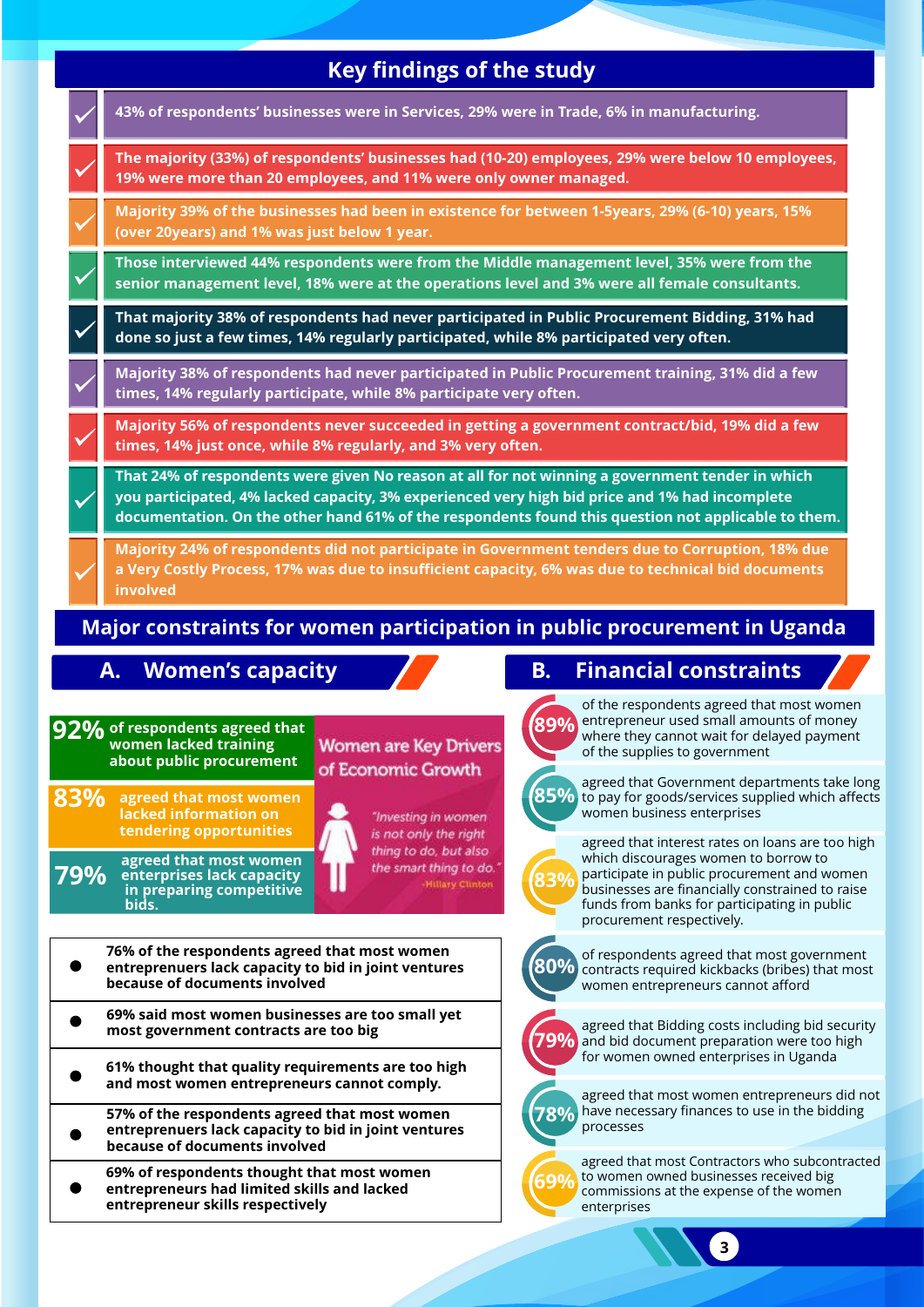#### **C. Information accessibility constraints**

| 78%                  | of the respondents agreed that Websites and newspapers in which tenders are published were<br>not easily accessible to most women entrepreneurs                                                                                                                                       |
|----------------------|---------------------------------------------------------------------------------------------------------------------------------------------------------------------------------------------------------------------------------------------------------------------------------------|
| 75%                  | agreed that most of the information in public contracts was as well technical for women owned<br>enterprises to understand                                                                                                                                                            |
| 72%                  | agreed that the information for most public procurements was in English yet most women entrepreneurs<br>especially for small entrepreneurs know very little English and could easily bid for some contracts.                                                                          |
| 72%<br>$rac{8}{66%}$ | of the respondents agreed that Information on public procurement was not widely publicized to women<br>owned enterprises and that most women entrepreneurs were not members of key government networks<br>for key information which makes it difficult to compete fairly respectively |
| D.                   | <b>Regulatory and legal constraints</b>                                                                                                                                                                                                                                               |

| 82% | of respondents agreed that most women entrepreneurs are not aware of procurement policies                                              |
|-----|----------------------------------------------------------------------------------------------------------------------------------------|
| 79% | agreed that most bidding documents in Uganda had no provision for special protection of small<br>contracts for women owned enterprises |
| 78% | agreed that most women entrepreneurs were in fact reluctant to participate in public procurement for<br>fear of legal implications     |
| 58% | agreed that Procurement policies had no special consideration for women entrepreneurs.                                                 |
| 53% | of respondents agreed that the Established public procurement processes were male dominated and<br>naturally/ unconsciously bias women |
| 47% | agreed that most procurement evaluation criteria did in fact not have regard for women owned<br>enterprises.                           |
| 40% | of the respondents agreed that Procurement policies favored participation                                                              |

## **Conclusions**

**The following conclusions are drawn from the study findings:-**

**1. Knowledge on volume of procurements.** There is lack of the exact volume and value of public procurement contracts awarded to women or their enterprises in the public procurement system of the country.

**2. Skewed women participation in PP.** Women owned enterprise's participation in public procurement in Uganda remains low and is skewed toward the micro and small enterprises.

**3. Scope of barriers to women participation.**  Barriers to women participation in public procurement are spread across the entire public procurement cycle.

**4. Perception on role of corruption.** Corruption is still perceived to be a major issue that affects the effective participation of WOBs in the public procurement system.

**5. Systemic issues.** There are number systemwide issues that militate against effective involvement of women owned businesses in the public procurement system.

**6. Lack of preference schemes.** The public procurement regime in Uganda has no specific affirmative action schemes targeting women and their enterprises. There are however some positive initiatives like gender-based budgeting, the equal opportunities commission report and the establishment of a gender committee in PPDA

**7. Absence of a conducive environment.**  Women owned enterprises generally lack a conductive environment for increased participation in public procurement. Not only do they lack access to financing but the support systems for their participation are weak.

**8.** Lack of mentorship framework. The public procurement and gender sector lack a clear framework for mentorship of successful businesses which is required for ensuring sustainability of WOB participation in public procurement.

CURRICULUM VITAE TEMPLATE **4 4**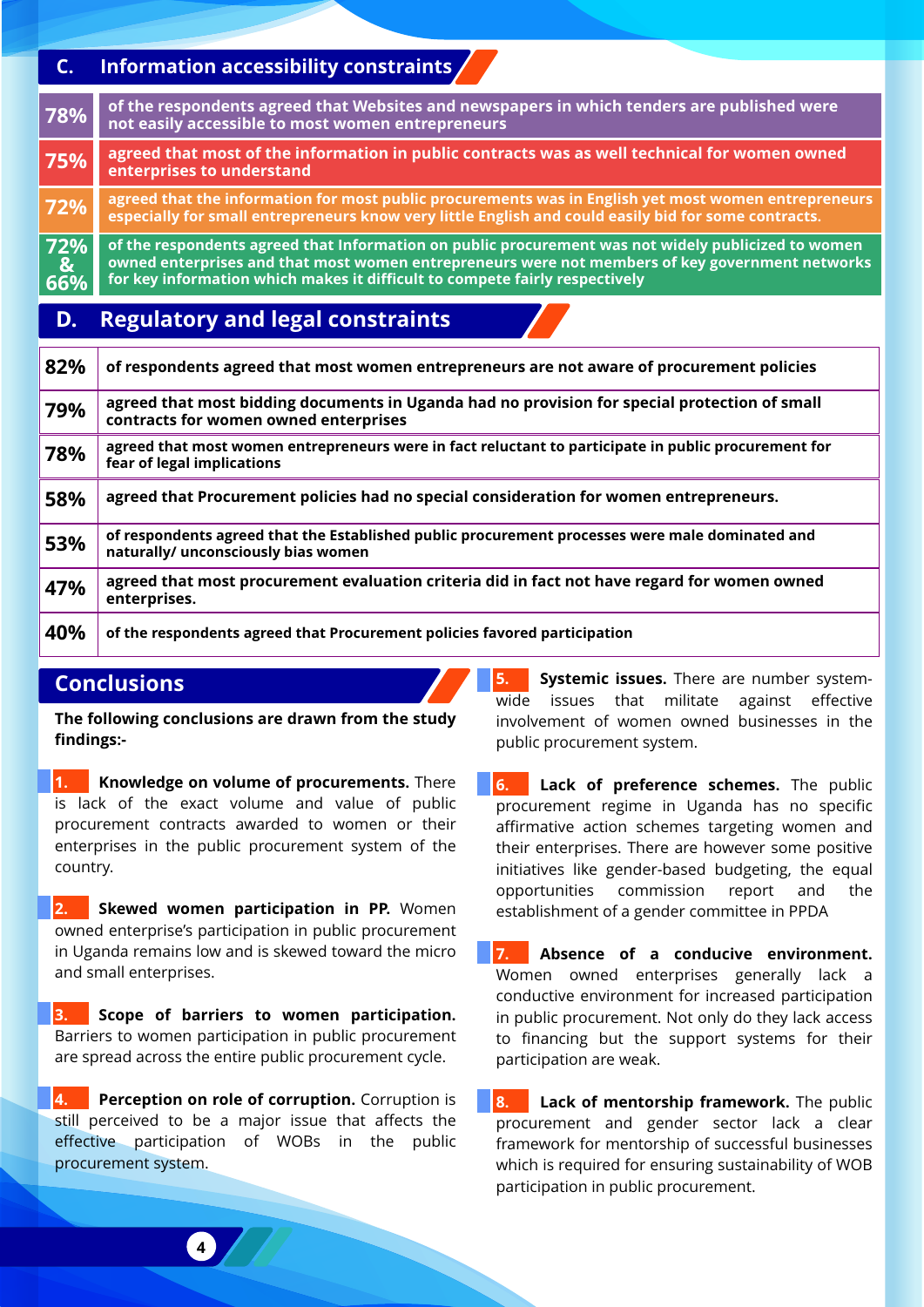**9. Definition of WOB.** There is lack of a clearly definition of WOB in the context of Uganda which is understood by different stakeholders and can be used as a basis for measuring the performance of women groups in public procurement system

**10. Lack of special training curriculum.** There is lack of a robust training curriculum designed for scaling up the participation of women and their enterprises in public procurement. There is lack of systematic curriculum upon which the training is based and neither are there formally accredited institutions to advance this specialized knowledge transfer.

**11. Service sector concentration of WOBs.** There has been a noticeable concentration of WOBs in services and supplies which offer small economic benefits compared to huge consultancies and construction works.

**12. Applicability of findings.** The findings in Uganda do not contradict those found elsewhere as far as women participation in public procurement and affirmative action initiatives are concerned. The barriers in Uganda revolve around the women capacity, the accessibility to information, financial challenges and those related to regulatory and legal framework.

#### **Recommendations**

**The following recommendations are proposed for addressing the barriers to women participation in public procurement in Uganda.** 

#### **Recommendations for Government**

1. **Establishment of a women's fund**. There is a need for a Government Women Special Fund to reverage their financial base to participate in public procurement.

2. **Government Support Systems.** There is need for other visible government support systems for women's economic empowerment at the highest levels through high profile statements by senior officials and public acknowledgment of successful initiatives women who are already involved in the public procurement dormain.

**3. Public sector policy reforms.** Proactive policies to engage women businesses should be initiated alongside wider policy reforms to address inequalities within nations: There is a need for more

proactive policies to include women businesses access to procurement. As has been shown in the case of India, these policies must go beyond women focused initiatives such as increasing small and medium enterprise and microfinance in order for enterprises for women to transcend to the next level. Policies should take into account what prohibits access to public procurement and international trade such as education, class and rural locations so that new procedures developed are not only for the elite but can benefit all society.

**4. Special Supporting systems**. There is a need to develop a framework for engaging financial institutions and other government bodies like Uganda registration services bureau, URA, UIA to design requirements that support women's entrepreneurship and increased participation in public procurement.

**5. Transparency Procurement systems.** A move towards more transparent procurement policies needs to be emphasized and existing policies that support this principle need to be fully implemented. The process must recognize the need for more gender responsive open policies and special awareness campaigns including the writing of tenders in forms and avenues that can be reached by the WOBs. While there is a need for more transparent procurement policies, the rules and regulations put in place to ensure value for money must also take into account how they can inadvertently restrict small and medium sized women owned businesses which may not have the capacity to implement the necessary policies and procedures required.

Recommendations for Ministry of Finance - Procurement Policy Unit

**1. Procurement Policy and legal frameworks:** To be effective, legislators and government officials must establish an appropriate legal and regulatory framework as a pre-requisite for any affirmative action initiatives. Uganda needs to start from this stage. There is a need to have appropriate legal and policy procurement affirmative action framework supported by top level commitment. The ongoing PPDA amendments should be used as a perfect opportunity for crafting an appropriate legal and policy framework that integrates gender and youth issues at the heart of the public procurement laws.

**2. Preferential policies.** There is need for clear policy position on affirmative action initiatives. The exact percentage should be agreed upon at policy level

**5** CURRICULUM VITAE TEMPLATE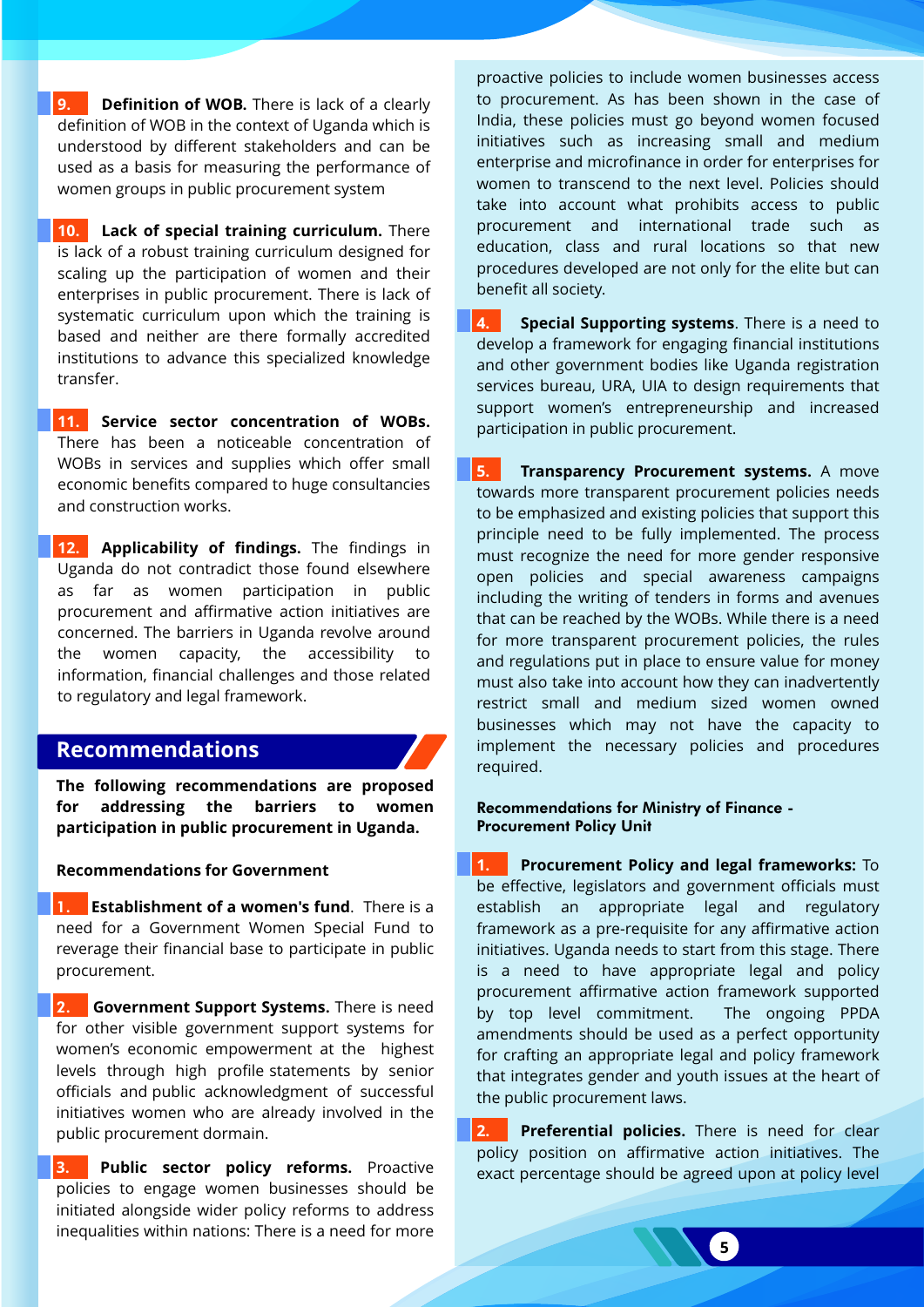taking into account the comparative ranges and the specific type of preference scheme appropriate for Uganda. Adoption of a standard public procurement procedure that includes an affirmative action component specifically favoring women's enterprises will most directly facilitate women's access to public procurement. There will be need to foster an equitable participation of rural and indigenous women, and social enterprises, increasing their access to opportunities.

#### Recommendations for UN Women

1. Capacity Development: There is need for increased capacity building and technical assistance for women's business to access national and international trading opportunities on a level playing field. It is essential for policies to be developed in support of education, training and business development for women's businesses which are unable to compete due to an apparent lack of technical and managerial skills. Capacity development needs to move beyond the individual to institutional and societal capacity building dimensions. It needs to move beyond trainings in basic procurement tendering procedures to more strategic procurement, managerial and consulting skills. The capacity building environed needs to move beyond workshops and seminars to systematic mentorship initiatives for WOBs.

2. Women entrepreneur mapping and skills analysis. There is need for a profiling of WOBs and their strengths for purposes of advocacy. There is need for further evidence-based analysis by women organizations to influence policy makers. The system should identify women who are already involved in the public procurement business and presents them as role models for other women who may want to get involved in that sector.

3. Cultural shift and perspective change. There is a need for a robust system of ensuring procuring entities are sensitized through training to implement the agreed upon affirmative action initiatives efficiently. Procuring entities need to further develop, operationalize and implement preferential procurement policies, procedures and programmes. Procuring officials must be sensitized to the unique barriers and challenges faced by women entrepreneurs. They require training to understand and comply with preferential procurement policies, procedures and programmes, and account for their implementation.



4. Networks for information sharing. Information sharing is an important mechanism for scaling up the opportunities for women participation. It is recommended that government-wide information networks be created for sharing bid opportunities to women owned enterprises. A desk office of an IT person could also be established in each women-business oriented network organizations to scan daily opportunities for sharing to WOBs. Existing network women groups should be linked to key local and international tender portals that offer opportunities for WOBs. There will be a need to simply the information for the targeted groups since women organizations are assumed to know the needs and capacity of their members

5. Establishment of data base. Women organizations and UN-Women should systematically collect data on women's ownership of businesses at all levels of the economy, including ownership levels within these businesses, how profits are utilized within the family unit, and growth in businesses over time to monitor progress and to judge the effectiveness of programs to support women owned businesses

6. WOB definition. There is a need to develop a definition of women-owned business in Uganda and establish a firm knowledge base of gender disaggregated data for SMEs. This will require understanding womenowned SMEs as a sub-segment of greater SME finance, and therefore develop a specific value proposition to serve them profitably and sustainably.

7. Policy-oriented Research: There is need for supporting policy oriented research that aims at identifying existing gaps and one that measures how positively impact on women- owned businesses at all levels can be attained.

8. Champion leadership. Transformation requires high level advocacy and the women groups need to agree on sector leadership to champion the advocacy for increased participation of women in public procurement in Uganda. The leadership should adopt a consultative approach supported by regular feedback to members.

9. Monitoring and evaluation system. For effectively allowing lesson learning and best practice development, a **CURRICULUM COMPREHENSIVE SYSTEM for monitoring, evaluating and**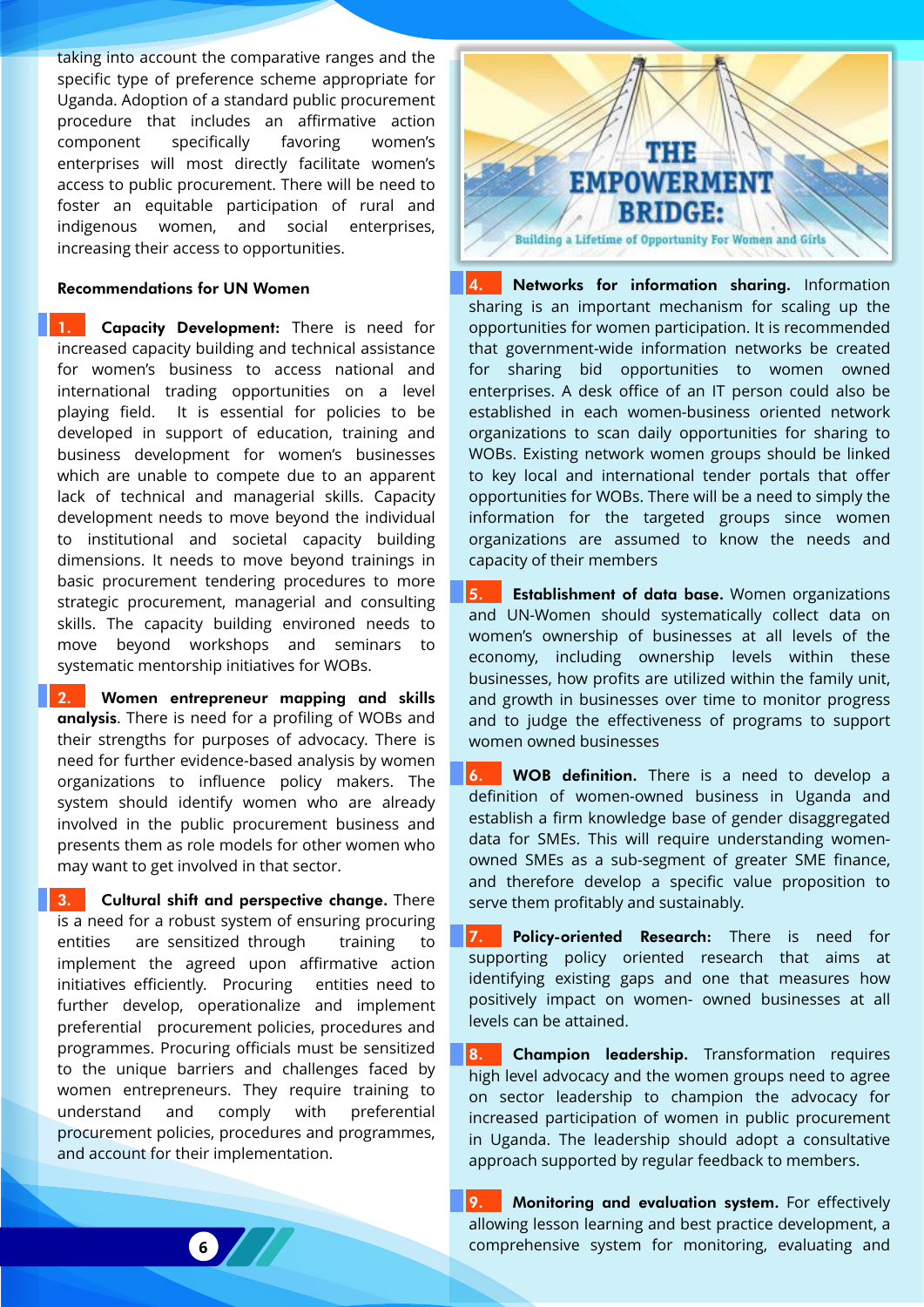review should be developed and implemented. This could be the primary country responsibility of UN-women.

#### Recommendations for PPDA

1. Procurement spend reporting. PPDA should report on procurement spend per entity indicating the type and volume of procurement being allocated to WBOs in a financial year. A specific chapter in its annual report could as well be created for this purpose.

2. Production of success stories by PDEs: PPDA should annually publish reports from PDEs on Stories of successful women suppliers who were involved in public procurement in selected entities. The nature of contracts won, the sectors, and the amounts involved should be key performance metrics. Women organisations and the UN-Women alongside the relevant government departments should also produce such success stories and annual awards could be given in different categories to encourage competition

3. Affirmative action oriented reporting. There will be a need for affirmative action reporting. The ministry of finance needs to generate disaggregated data that indicate the contracts won by WOBs and in the sectors. A trend reporting approach should be adopted. PPDA needs to produce an annual status report on the implementation of affirmative action. If this information is to be integrated in the PPDA annual report, a special chapter devoted to this cause is recommended. PDEs also need to provide quarterly report upon which PPDA generates its annual report.

4. Rewards for commitment.

Procurement mechanisms should reward commitments made to gender. The criteria for fulfilling a tender should have a clear gender component that the applicant can respond to. Incentivizing the private sector to invest in the empowerment of women throughout their business operations, supply chains, senior management and decision making roles, and corporate social responsibility programs can also be supported.



5. Research and needs assessment. There is need for regular research and needs assessment to identify where technical assistance is required and the adoption of more inclusive public procurement training programmes could help build the specific capacity of small and medium women enterprises to gain greater access as identified by the needs assessment.

6. Frameworks for assessment and solution mapping. There is need to develop appropriate comprehensive frameworks at government level, regulatory level and PDE level to assess country gaps in supporting gender equality, including women's participation. This will require applying an ecosystem approach to encourage collaboration and enable women's entrepreneurship.



**7** CURRICULUM VITAE TEMPLATE